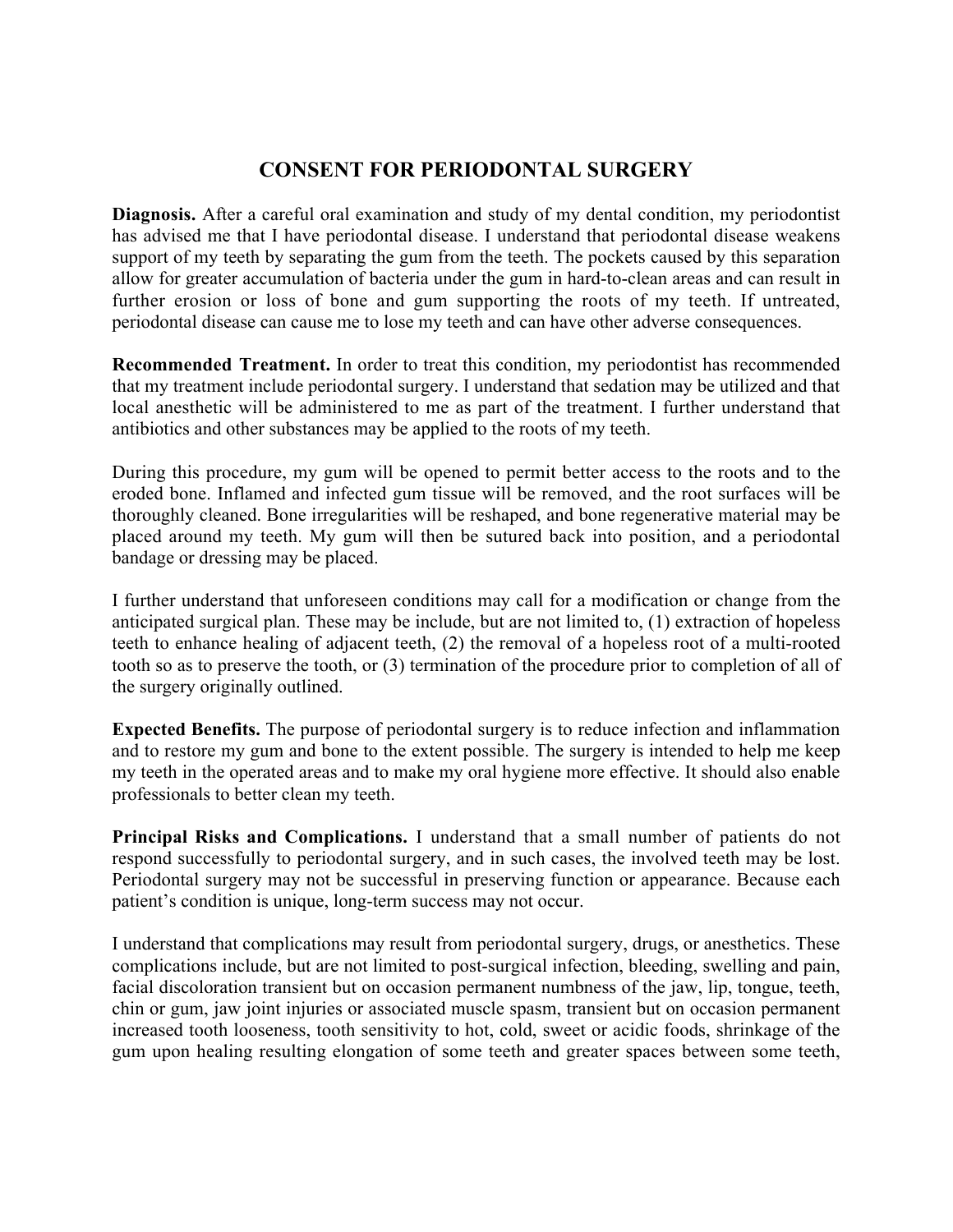cracking or bruising of the corners of the mouth, restricted ability to open the mouth for several days or weeks, impact on speech, allergic reactions, and accidental swallowing of foreign matter. The exact duration of any complications cannot be determined, and they may be irreversible.

There is no method that will accurately predict or evaluate how my gum and bone will heal. I understand that there may be a need for a second procedure if the initial results are not satisfactory. In addition, the success of periodontal procedures can be affected by medical conditions, dietary and nutritional problems, smoking, alcohol consumption, clenching and grinding of teeth, inadequate oral hygiene, and medications that I may, be taking. To my knowledge I have reported to my periodontist any prior drug reactions, allergies, diseases, symptoms, habits, or conditions, which might in any way relate to this surgical procedure. I understand that my diligence in providing the personal daily care recommended by my periodontist and taking all prescribed medications are important to the ultimate success of the procedure.

**Alternatives to Suggested Treatment.** I understand that alternatives to periodontal surgery include: no treatment-with the expectation of possible advancement of my condition which may result in permanent loss of teeth: extraction of teeth involved with periodontal disease; and nonsurgical scraping of tooth roots and lining of the gum (scaling and root planing), with or without medication, in an attempt further, to reduce bacteria and tartar under the gumline-with the expectation that this may not fully eliminate deep bacteria and tartar, may not reduce gum pockets, will require more frequent professional care and time commitment and may result in worsening of my condition and the premature loss of teeth.

**Necessary Follow-up Care and Self Care.** Continue to see my regular dentist I understand that it is important for me to existing restorative dentistry can be an important factor in the success or failure of periodontal therapy. From time to time, my periodontist may make recommendations for the placement of restorations, the replacement or modification of existing restorations, the joining together of two or more teeth, the performance or root canal therapy or the movement of one, several or all of my teeth. I understand that the failure to follow such recommendations could lead to ill effects, which would become my sole responsibility.

I recognize that natural teeth and appliances should be maintained daily in a clean and hygienic manner. I will need to come for appointments following my surgery so that my healing may be monitored and so that my periodontist can evaluate and report on the outcome of surgery upon completion of healing. Smoking or alcohol intake may adversely affect gum healing and may limit the successful outcome of my surgery. I know that this is important (1) to abide by the specific prescriptions and instructions given by the periodontist and (2) to see my periodontist and dentist for periodic examination and preventive treatment. Maintenance also may include adjustment of prosthetic appliances.

**No Warranty or Guarantee.** I hereby acknowledge that no guarantee, warranty or assurance has been given to me that the proposed treatment will be successful. In most cases, the treatment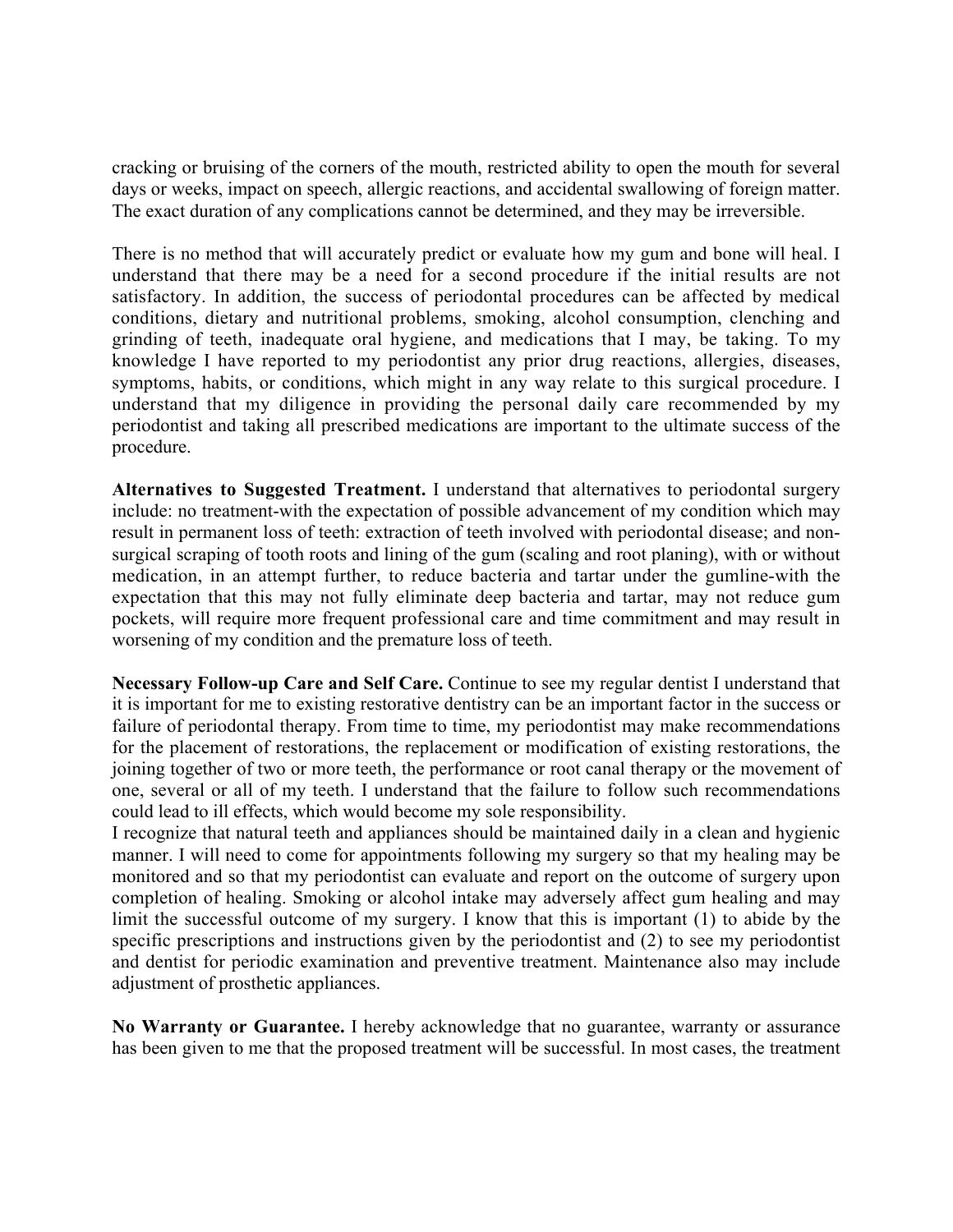should provide benefit in reducing the cause of my condition and should produce healing that will help me keep my teeth. Due to individual patient differences, however, a periodontist cannot predict certainty of success. There is a risk of failure, relapse, additional treatment, or even worsening of my present condition, including the possible loss of certain teeth, despite the best of care.

**Publication of Records.** I authorize photos, slides, x-rays or any other viewing of my care and treatment during or after its completion to be used for the advancement of dentistry and reimbursement purposes. My identity will not be revealed to the public, however, without my permission.

| <b>FEE FOR PERIODONTAL PROCEDURE: \$</b><br>Deposit: \$ |  |
|---------------------------------------------------------|--|
|---------------------------------------------------------|--|

I understand the fee for my periodontal treatment. Balance: \$

\*Due at completion of treatment

I understand that I am responsible for all treatment fees regardless of what my insurance carrier will pay.

## **I CERTIFY THAT I HAVE THOROUGHLY READ AND HAVE HAD ALL OF MY QUESTIONS ANSWERED SO THAT I UNDERSTAND THE ABOVE CONSENT TO TREATMENT. I ALSO UNDERSTAND THAT THIS IS NOT A CONTRACT OF AGREEMENT TO ACCEPT TREATMENT.**

 $\mathcal{L}_\text{max} = \frac{1}{2} \sum_{i=1}^n \mathcal{L}_\text{max}(\mathbf{z}_i - \mathbf{z}_i)$ 

 $\mathcal{L}_\text{max}$  , and the contribution of the contribution of the contribution of the contribution of the contribution of the contribution of the contribution of the contribution of the contribution of the contribution of t

Date Printed Name and Signature of Patient or Guardian

Date Printed Name and Signature of Witness